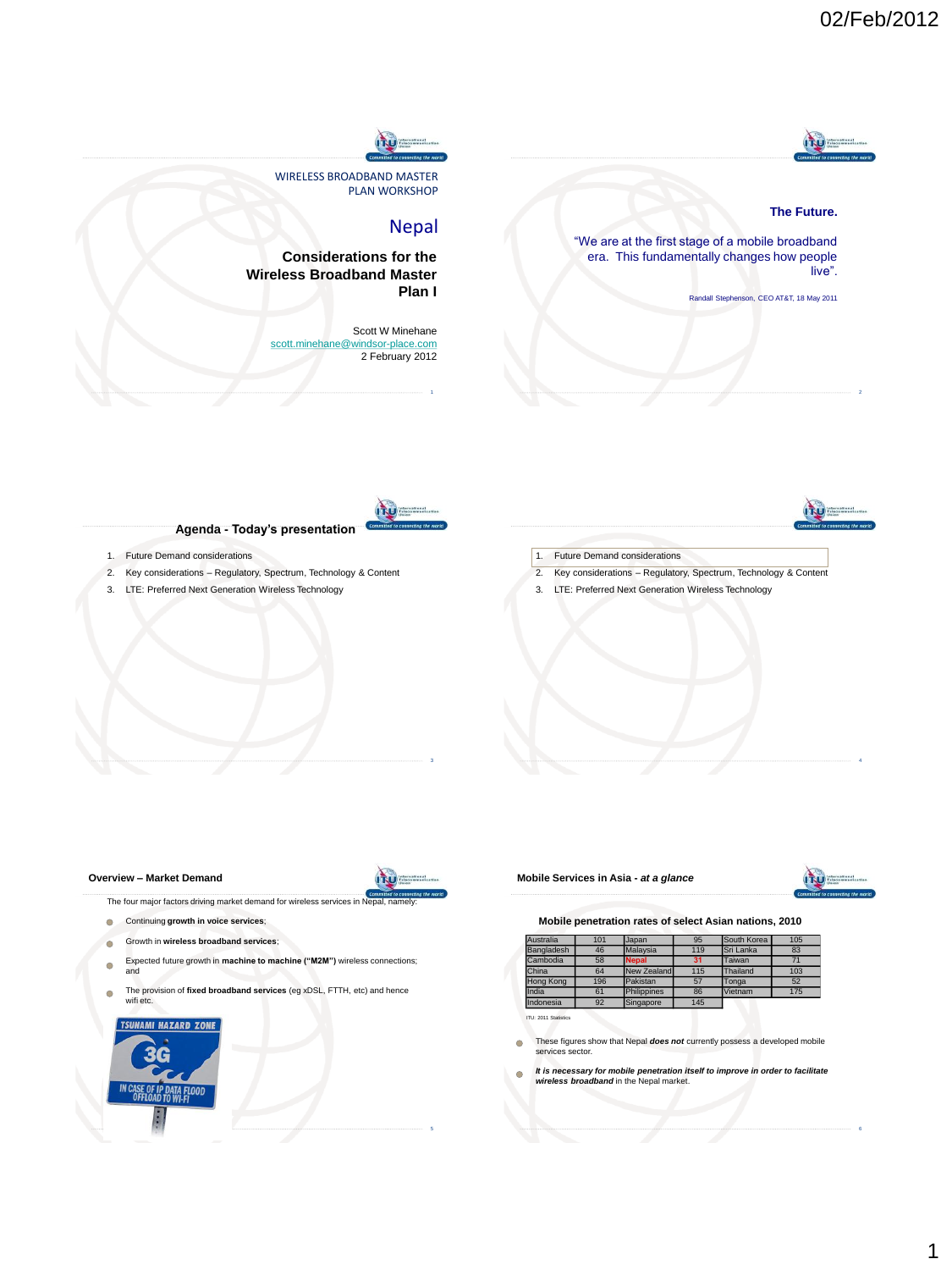#### **Growth in Wireless Broadband Services**



Based on global statistics the number of wireless broadband subscribers have<br>exceeded the number of fixed broadband subscribers and will continue on an<br>explosive growth path based on current growth estimates.

As mobile broadband becomes "personal broadband" and smart phones such as Apple"s IPhone proliferate, a leading industry commentator has assessed that the potential for mobile broadband in many markets is very high.

The growth of broadband wireless makes for a very different future for cellular mobile operators (and indeed handset manufacturers) in a spectrum sense.

Rather than operating on the single global frequency originally endorsed for 3G and indeed earlier for GSM, operators will typically provide services over 3 or more spectrum bands.







# **Mobile Traffic Forecasts**



A recent report by the UMTS Forum Report 44 forecasts that a typical per user daily consumption of 155Mb for mobile broadband and 265 Mb for dongle use by 2015. We are trying to formulate Nepalese estimates …..

| Finally, we anticipate total worldwide mobile traffic of 351 EB in 2025 representing a 174% increase<br>compared to 2020. |      |      |      |  |  |
|---------------------------------------------------------------------------------------------------------------------------|------|------|------|--|--|
|                                                                                                                           |      |      |      |  |  |
| <b>Daily mobile traffic per subscription</b>                                                                              | 2010 | 2015 | 2020 |  |  |
| Mobile Broadband (MB per day)                                                                                             | 10   | 155  | 294  |  |  |
| Dongles (MB per day)                                                                                                      | 26.7 | 265  | 503  |  |  |

 $\circledcirc$ 10 <sup>10</sup>

#### **Machine To Machine Services**

**ITU** 

According to industry commentators there were 61 million M2M device connections globally at the end of 2010.

- $\circ$ M2M market is forecast to grow by 40-50 percent per annum with an estimated 2.15 billion wireless/fixed connections by 2020.
- $\overline{O}$ Over 90 percent of forecast connections will utilise wireless
- The growth in the number of M2M  $\bigcirc$ connections is likely to be most pronounced in the developed markets through 2015 and then in emerging markets in the period 2015 to 2020.
- For future network planning, while  $\circ$ many M2M applications are not intensive data users, a growing number of such applications if they involve data and video are. E.g. live video feed from first responders (e.g. Fire, Police and Ambulance) can total up to 10 Gb per month per service.

| <b>Industry Sector</b>                     | M2M device<br>connection<br>я | <b>Market</b><br>Share |
|--------------------------------------------|-------------------------------|------------------------|
| <b>Utilities</b>                           | 1.32                          | 62%                    |
| Security                                   | 0.45                          | 21%                    |
| <b>Automotive and transport</b>            | 0.28                          | 13%                    |
| Healthcare                                 | 0.07                          | 3%                     |
| Government, retail &<br>financial services | 0.03                          | 1%                     |
| Total                                      | 2.15                          | 100%                   |

11 <sup>11</sup> Source: Analysys Mason, *Machine to machine device connection: Worldwide Forecast 2010-2020*



12 <sup>12</sup>

This may *aid* in the implementation of the WBB Masterplan because:

- ced consideration is necessary towards the consequences for legacy  $\bigcirc$ fixed line networks, except as regards to backhaul infrastructure.
- There are significant drivers of demand in the market for wireless services. $\triangle$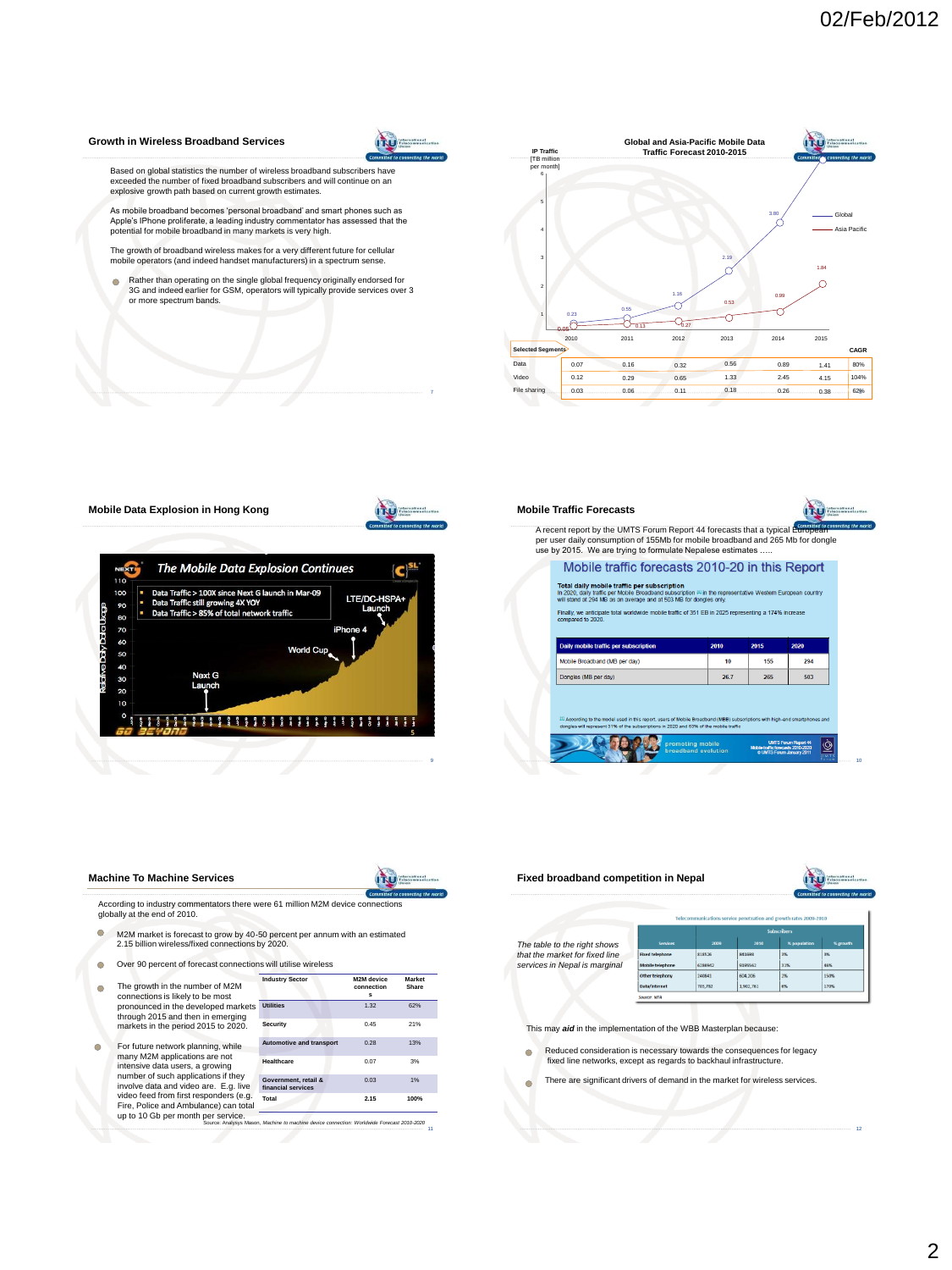

- $\circ$ Assessment of existing Policy and Regulatory frameworks
- Enabling optimal regulatory environment  $\circ$
- Capacity building  $\circ$
- Defining and Separating policy, regulatory and operational roles  $\circ$
- Promoting competition from new entrants
- $\circ$ Embracing Modernization
- $\bigcirc$ Infrastructure development
- $\circ$ Interconnection and access
- Stimulating user demand and enabling communities  $\bigcap$
- $\ddot{\circ}$ Implementation issues





15 <sup>15</sup>

17 <sup>17</sup>

- 1. Future Demand considerations
- 2. Key considerations Regulatory, Spectrum, Technology & Content
- 3. LTE: Preferred Next Generation Wireless Technology

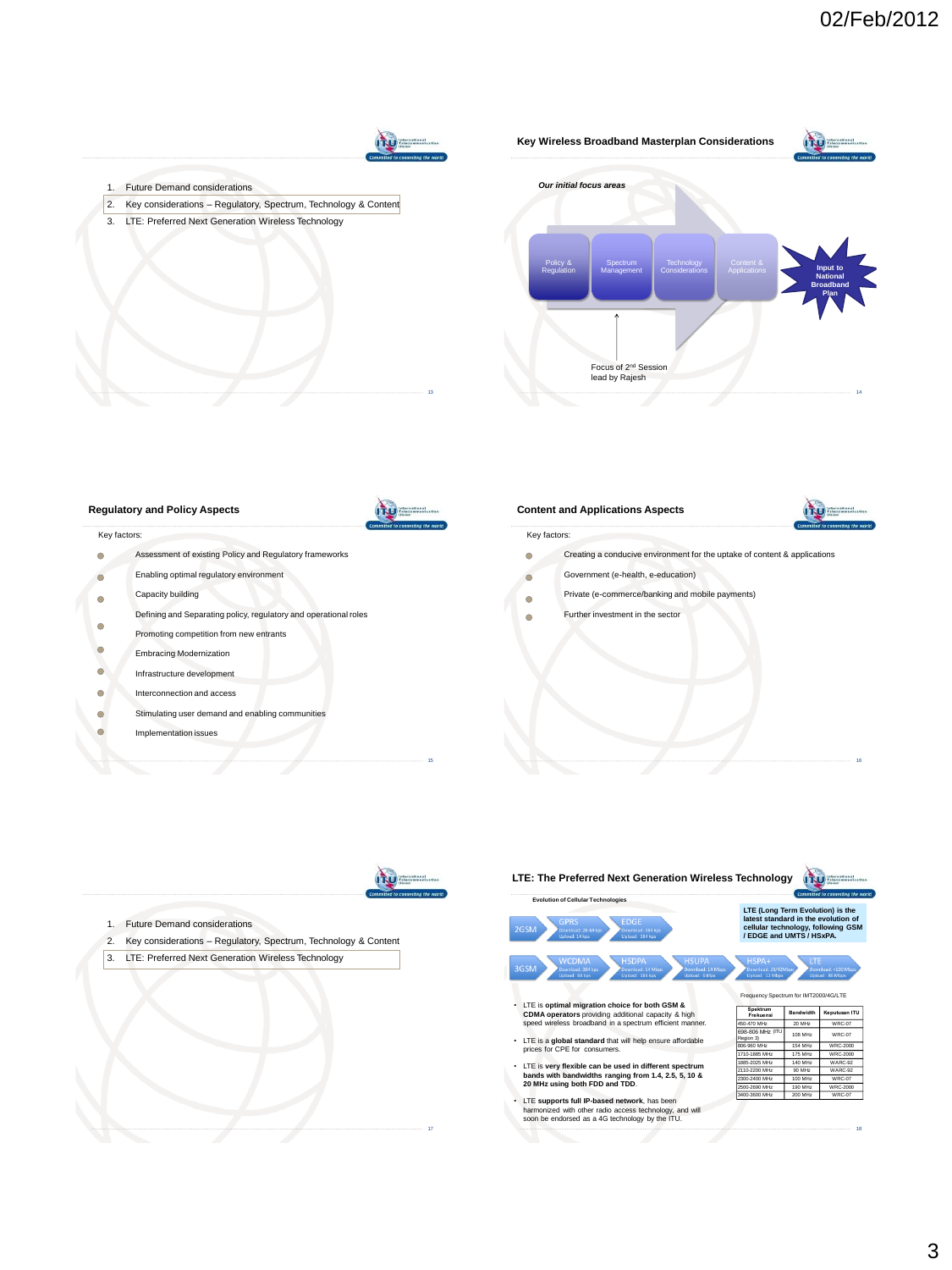

23 <sup>23</sup>

24 <sup>24</sup>